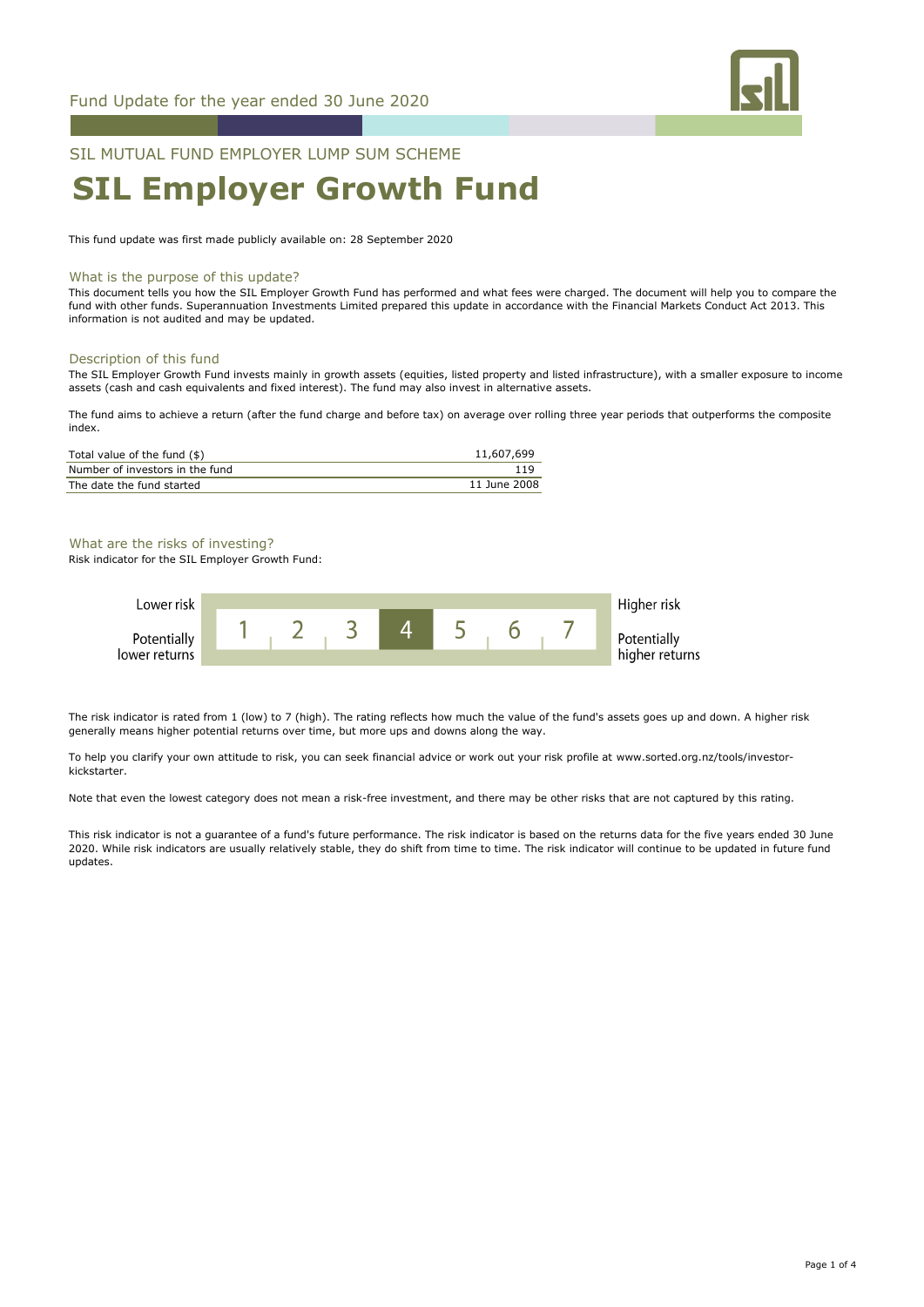#### How has the fund performed?

|                                                    | Average over past |           |
|----------------------------------------------------|-------------------|-----------|
|                                                    | five years        | Past year |
| <b>Annual return</b>                               |                   |           |
| (after deductions for fund charges and tax)        | 5.82%             | 1.38%     |
| <b>Annual return</b>                               |                   |           |
| (after deductions for fund charges but before tax) | $6.94\%$          | 1.90%     |
| Market index annual return                         |                   |           |
| (reflects no deduction for fund charges and tax)   | 7.93%             | 2.88%     |

The market index annual return is calculated using the target investment mix and the indices of each asset class.

Additional information about the market index is available in the statement of investment policy and objectives on the scheme register at www.disclose-register.companiesoffice.govt.nz.



### **Annual return graph**

This shows the return after fund charges and tax for each of the last 10 years ending 31 March. The last bar shows the average annual return for the last 10 years, up to 30 June 2020.

**Important:** This does not tell you how the fund will perform in the future.

Returns in this update are after tax at the highest prescribed investor rate (PIR) of tax for an individual New Zealand resident. Your tax may be lower.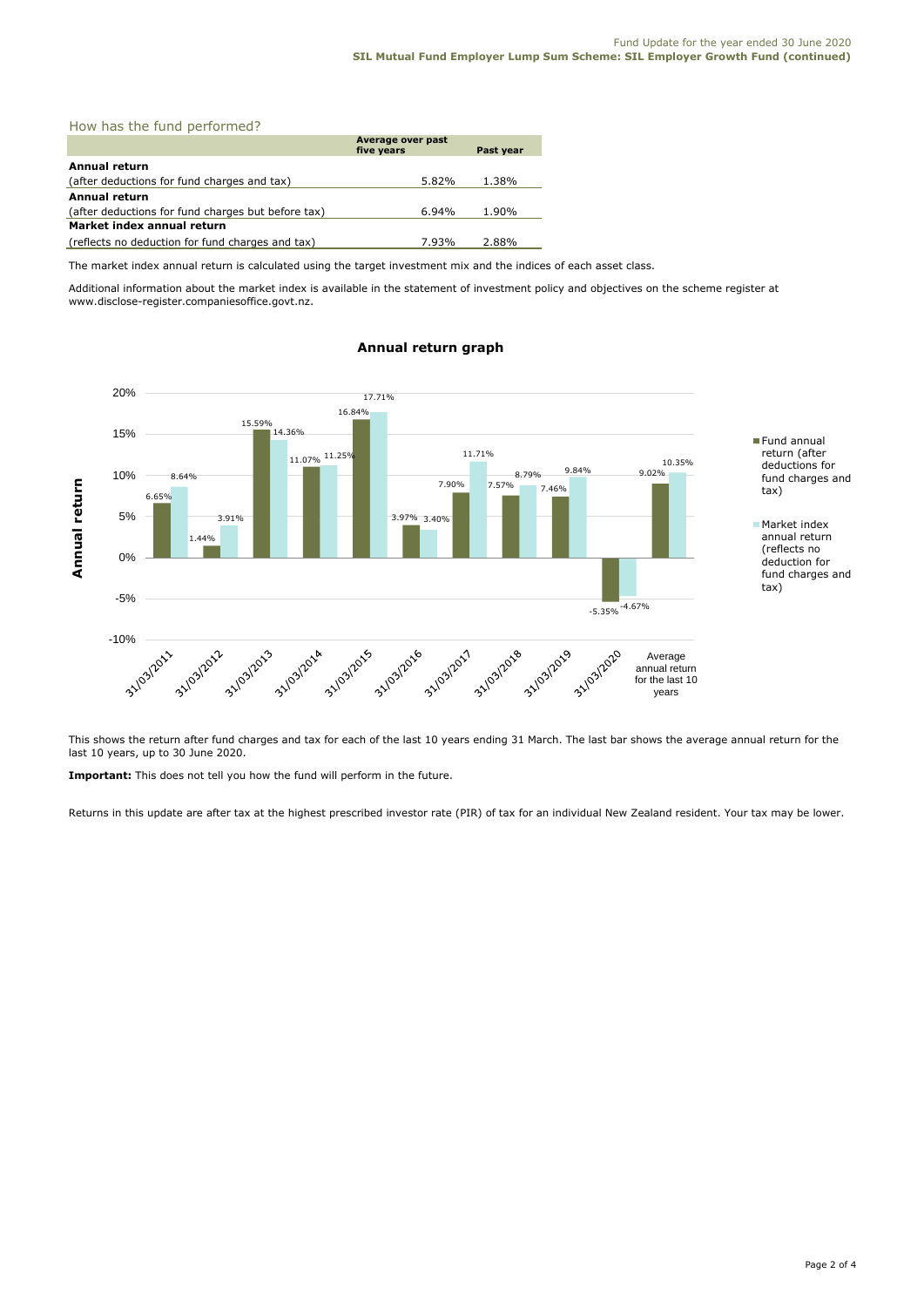#### What fees are investors charged?

Investors in the SIL Employer Growth Fund are charged fund charges. In the year to 30 June 2020 these were:

|                                                    | % of net asset value          |
|----------------------------------------------------|-------------------------------|
| Total fund charges <sup>1*</sup>                   | 1.08%                         |
| Which are made up of:                              |                               |
| <b>Total management and administration charges</b> | 1.08%                         |
| Including:                                         |                               |
| Manager's basic fee                                | $0.97\%$                      |
| Other management and administration charges        | 0.11%                         |
| Total performance based fees                       | $0.00\%$                      |
|                                                    | Dollar amount per<br>investor |
| <b>Other charges</b>                               |                               |
| Membership fee                                     | \$0                           |

Investors are not currently charged individual action fees for specific actions or decisions (for example, for withdrawing from or switching funds).

Small differences in fees and charges can have a big impact on your investment over the long term.

#### Example of how this applies to an investor

Sarah had \$10,000 in the fund at the start of the year and did not make any further contributions. At the end of the year, Sarah received a return after fund charges were deducted of \$138 (that is 1.38% of her inital \$10,000). Sarah also paid \$0 in other charges. This gives Sarah a total return after tax of \$138 for the year.

#### What does the fund invest in?

**Actual investment mix<sup>2</sup> Target investment mix<sup>2</sup>**

This shows the types of assets that the fund invests in. This shows the mix of assets that the fund generally intends to invest in.